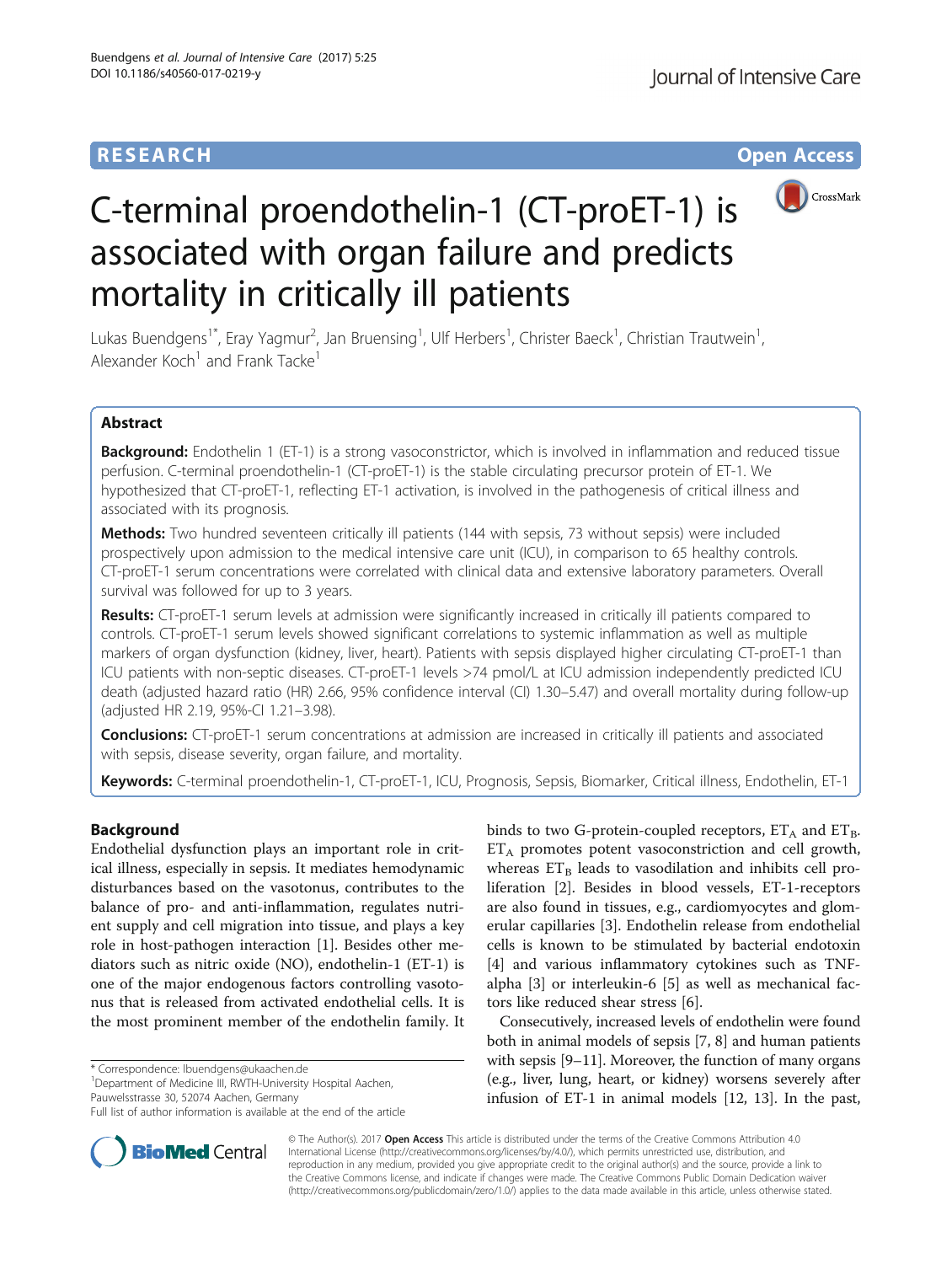various smaller studies could relate these findings to the clinical outcome of patients and demonstrated a relation between ET-1 and mortality in sepsis or septic shock in adults [[9](#page-8-0), [14, 15](#page-8-0)] and children [[16](#page-8-0)]. ET-1 itself, however, is difficult to measure due to its limited half-life. Consequently, sample sizes of trials investigating ET-1 tend to be relatively small. The precursor peptide C-terminal proendothelin-1 (CT-proET-1) is far more stable and allows a stoichiometric measurement of ET-1 [[17](#page-8-0)]. This facilitates the analysis of larger group of patients as well as the practical use of this potential biomarker in clinical routine. We therefore investigated CT-proET-1 in a large cohort of 217 consecutively enrolled critically ill patients, including 144 subjects with sepsis, in order to identify associations between CT-proET-1 and organ dysfunction, disease severity as well as ICU, and survival during followup in critically ill patients.

#### Methods

#### Study design

Written informed consent was obtained from the patient, his or her spouse, or the appointed legal guardian. Patients who were expected to have a short  $($  3 days) intensive care treatment (e.g., due to post-interventional observation or intoxication) were excluded [\[18](#page-8-0)]. The long-term course of patients was assessed by directly contacting the patient, the patients' relatives, or their primary care physician. We used the third international consensus definitions for sepsis and septic shock (sepsis-3) as a post hoc definition for sepsis patients, and all others were classified as non-sepsis patients [\[19](#page-8-0)]. For identifying and classifying patients with an acute respiratory distress syndrome (ARDS), we used the Berlin definition of ARDS [\[20\]](#page-8-0).

Sixty-five healthy blood donors with normal values for blood counts, C-reactive protein, and liver enzymes served as controls. The study protocol was approved by the local ethics committee and conducted in accordance with the ethical standards laid down in the 1964 Declaration of Helsinki (ethics committee of the University Hospital Aachen, RWTH-University, Aachen, Germany, reference number EK 150/06). The current study was part of a larger assessment of biomarkers in critically ill patients, conducted between 2006 and 2014 at our center.

## CT-proET-1 measurements

Blood samples were collected directly upon admission of the patient to the ICU prior to therapeutic interventions at the ICU. After centrifugation at 4 °C for 10 min, serum aliquots of 1 mL were frozen immediately at −80 °C. CT-proET-1 serum concentrations were measured using a commercially available fluorescent immunoassay (BRAHMS GmbH/ThermoFischer Scientific, Henningsdorf, Germany) following the manufacturer's

protocol. The scientist performing laboratory measurements was fully blinded to any clinical or other laboratory data of the patients or controls.

## Statistical analysis

Data are displayed as median and range due to the skewed distribution of most of the parameters. Differences between two groups were assessed by Mann-Whitney *U* test or chi-squared test. Differences between multiple groups were assessed using the Kruskal-Wallis test. To illustrate differences between subgroups, box plot graphics were used displaying a summary of the median, quartiles, range, and extreme values of the given data. Their whiskers range from the minimum to the maximum value excluding outliers displayed as separate points. An outlier was defined as a value that is smaller than the lower quartile minus 1.5 times the interquartile range or larger than the upper quartile plus 1.5 times the interquartile range. A far-out value was defined as a value that is smaller than the lower quartile minus three times the interquartile range or larger than the upper quartile plus three times the interquartile range [\[21](#page-8-0)]. Correlations between variables were assessed with Spearman correlation tests. The Cox regression model was used for univariate and multivariate analysis of risk factors. Kaplan-Meier curves were used to illustrate differences in survival [\[22\]](#page-8-0). Differences between the groups regarding survival were assessed with the log-rank test. Receiver operating characteristic (ROC) curve analysis were used to evaluate the value of a predictive marker or a composite score. ROC curves were generated by plotting sensitivity against 1-specificity [[23\]](#page-8-0). Differences between ROC curves were assessed using the method described by DeLong et al. [[24\]](#page-8-0). Statistical analyses were performed with SPSS Version 23 (SPSS, Chicago, IL, USA) and MedCalc Version 16 (MedCalc Software, Ostend, Belgium).

#### Results

## CT-proET-1 serum concentrations are increased in critically ill patients and associated with sepsis

In order to investigate the role of CT-proET-1 in critical illness, we measured serum levels in 217 patients at the time of admission to our medical ICU. In comparison to 65 healthy controls, CT-proET-1 levels were strongly elevated in critically ill patients (median 5.8 vs 65.4 pmol/ L,  $p < 0.001$ , U test; Fig. [1a](#page-2-0)).

Of all 217 patients, 144 were admitted because of sepsis. The most frequent septic focus was pneumonia ( $n = 74$ ), followed by abdominal ( $n = 26$ ) and urogenital infections  $(n = 11)$  (detailed data not shown). Non-septic ICU patients were admitted due to cardio-pulmonary diseases (n  $=$  29), pancreatitis ( $n = 12$ ), decompensated liver cirrhosis  $(n = 9)$ , and other non-septic diseases  $(n = 23)$ . CT-proET-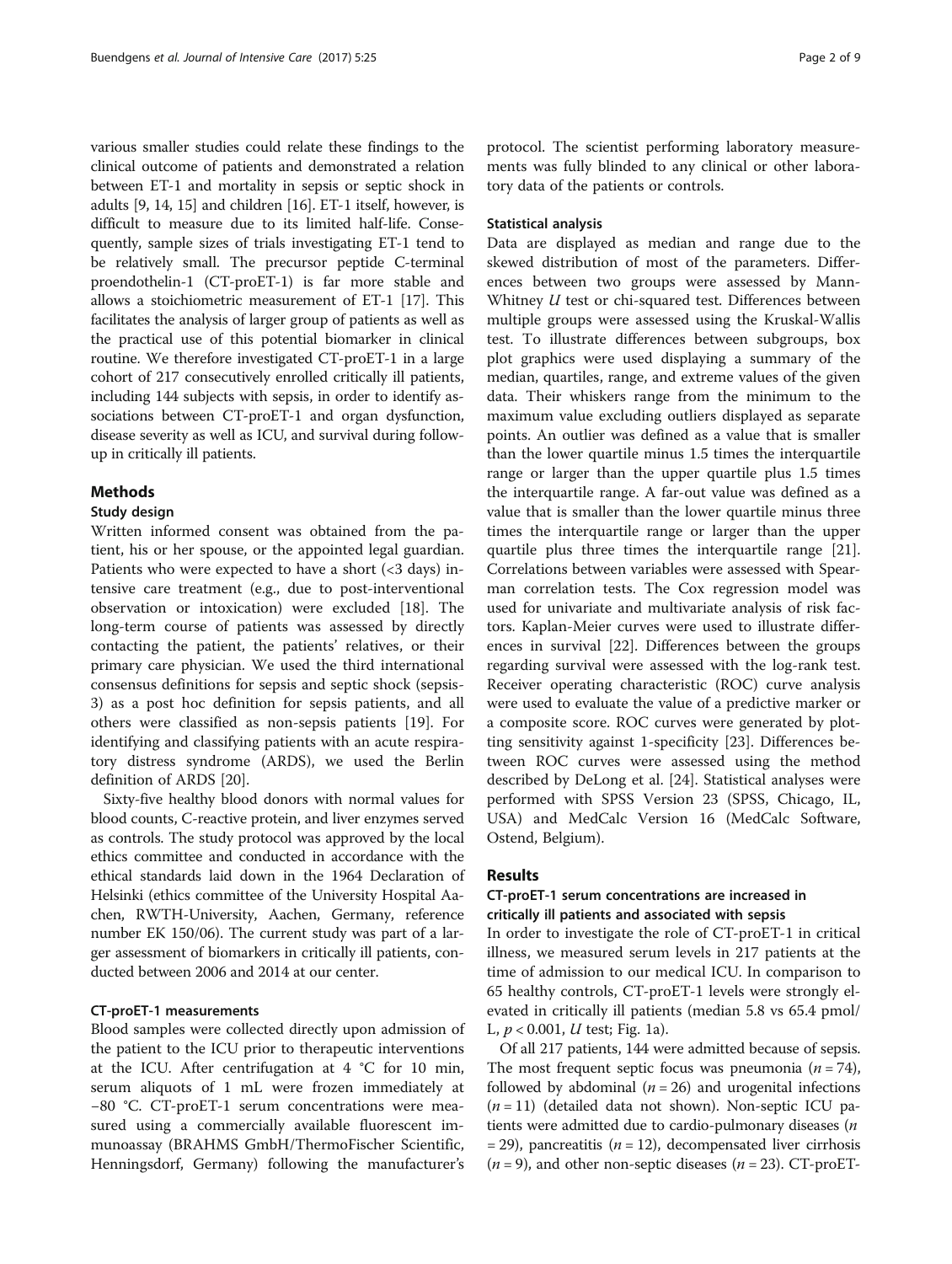<span id="page-2-0"></span>

1 levels were significantly higher in patients with sepsis compared to other ICU patients (median 40.9 vs 82.1 pmol/L;  $p < 0.001$ ; Fig. 1b, Table 1). Sepsis and non-sepsis patients did not differ in age or sex, but sepsis patients had significantly higher APACHE-II or SOFA scores, increased mortality, longer stay on the ICU, and an increased vasopressor demand (Table 1). In order to exclude that the difference in CT-pro-ET1 was related to the

presence of sepsis and not to disease severity, the nonsepsis ICU patients were matched 1:1 with a patient from the sepsis group for APACHE-II score (disease severity), age, and sex. In this subanalysis, CT-pro-ET1 remained indeed higher in the sepsis group ( $p < 0.001$ ; Fig. 1c).

To investigate a possible use of CT-proET-1 in identifying patients with sepsis, we conducted a ROC curve analysis comparing CT-proET-1 to other, established

**Table 1** Baseline patient characteristics and CT-proET-1 serum measurements at ICU admission

| Parameter                             | All patients        | Sepsis              | Non-sepsis          | $p^{\rm a}$ |
|---------------------------------------|---------------------|---------------------|---------------------|-------------|
| Number                                | 217                 | 144                 | 73                  |             |
| Sex (male/female)                     | 132/85              | 84/60               | 48/25               | n.s.        |
| Age median, (range) [years]           | 64 (18-90)          | 65 (20-90)          | $61(18-85)$         | n.s.        |
| APACHE-II score, median (range)       | $18(2-43)$          | $19(4-43)$          | $14(2-33)$          | < 0.001     |
| SOFA score, median (range)            | $9(0-17)$           | $9(2-17)$           | $7(0-17)$           | 0.003       |
| SAPS 2 score, median (range)          | $41(0-73)$          | $40(0-73)$          | $41(0-73)$          | 0.193       |
| Mechanical ventilation, n (%)         | 144 (69)            | 98 (63)             | 46 (63)             | n.s.        |
| Ventilation time, median (range) [h]  | 117 (0-3828)        | 125.5 (0-2966)      | 66 (0-2828)         | n.s.        |
| Vasopressor demand, n (%)             | 132 (60.8)          | 99 (68.8)           | 33 (45.2)           | < 0.001     |
| ICU days, median (range)              | $7(1-137)$          | $8.5(1-137)$        | $6(1-45)$           | 0.004       |
| 30-day mortality, n (%)               | 41 (18.9)           | 34 (23.6)           | 7(9.6)              | 0.016       |
| Overall mortality, n (%)              | 86 (41.7)           | 64 (46.7)           | 22 (31.9)           | 0.42        |
| CT-proET-1, median (range) [pmol/L]   | $43.8(3 - 503.6)$   | $82.1(3 - 503.6)$   | $40.9(3 - 372.9)$   | < 0.001     |
| Leucocytes, median (range) [per nL]   | $12.9(0.5 - 208)$   | $13.8(0.5 - 208)$   | $12.5(1.8-29.6)$    | 0.041       |
| CRP, median (range) [mg/L]            | $98(5 - 230)$       | $160.5(5-230)$      | $17(5 - 230)$       | < 0.001     |
| Cystatin C, median (range) [mg/L]     | $1.48(0.39 - 8.38)$ | $1.69(0.39 - 8.38)$ | $1.04(0.56 - 2.29)$ | < 0.001     |
| Bilirubin, median (range) [per mg/dL] | $0.7(0.2 - 20.8)$   | $0.7(0.2 - 6.8)$    | $0.7(0.2 - 20.8)$   | n.s.        |

For quantitative variables, median and range (in parenthesis) are given

Abbreviations: CRP C-reactive protein, CT-proET-1 C-terminal proendothelin-1, APACHE Acute Physiology and Chronic Health Evaluation, SAPS 2 Simplified Acute Physiology Score, SOFA Sequential Organ Failure Assessment, n.s. not significant

 $a$ Significance between sepsis and non-sepsis patients was assessed using the Mann-Whitney U test or chi-squared test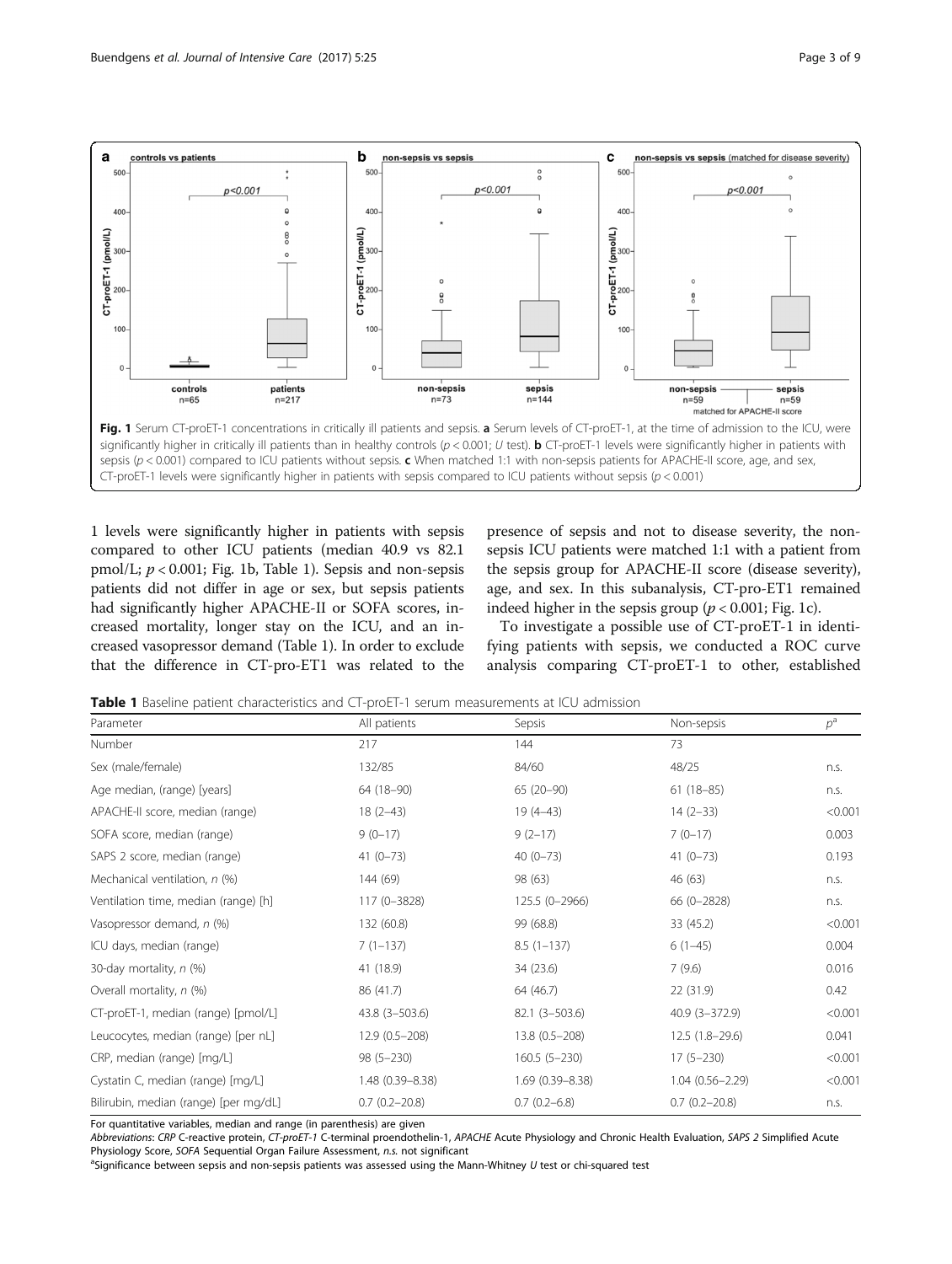markers (procalcitonin and C-reactive protein (CRP)). With an AUC of 0.834 (95%-CI 0.768–0.900), CRP was significantly superior to both PCT ( $p = 0.046$ ; DeLong test) and CT-proET-1 ( $p = 0.007$ ; DeLong test). Interestingly, CT-proET-1 was non-inferior to PCT (AUC 0.704 vs 0.757;  $p = 0.24$ ; DeLong test).

## CT-proET-1 levels in critically ill patients correlate with clinical disease severity scores and organ dysfunction

Based on the pathogenic role of endothelin-1 for vasoconstriction and impaired tissue perfusion [\[25](#page-8-0)], we hypothesized that increased CT-proET-1 might be associated with organ dysfunction in ICU patients. Strikingly, CT-proET-1 levels were strongly associated with markers of renal dysfunction (e.g., creatinine,  $r = 0.500$ ,  $p < 0.001$ ; cystatin C, r  $= 0.624, p < 0.001$ ), cholestasis (e.g., bilirubin,  $r = 0.148, p$  $= 0.031$ ), impaired hepatic synthesis (e.g., albumin,  $r =$ −0.321,  $p = 0.001$ ; pseudocholinesterase,  $r = -0.438$ ,  $p <$ 0.001; prothrombin time,  $r = -0.220$ ,  $p = 0.001$ ) and cardiac failure (e.g., brain natriuretic peptide,  $r = 0.505$ ,  $p <$ 0.001). Likewise, CT-proET-1 levels correlated with markers of general inflammation (e.g., C-reactive protein,  $r = 0.416$ ,  $p < 0.001$ , Table 2).

Interestingly, patients with manifest organ failure had significantly elevated CT-proET-1 levels. This was observed for patients with renal failure (defined as a cystatin C-based glomerular filtration rate below 50 mL/min, Fig. [2a\)](#page-4-0), liver failure (defined as prothrombin time <50%, Fig. [2b](#page-4-0)), or heart failure (defined as a NTproBNP >1000 pg/ml; Fig. [2c\)](#page-4-0). As prior studies reported elevated ET-1 in patients with ARDS compared to controls [\[26](#page-8-0)], we further assessed CT-proET-1 serum levels in regard to the degree of an ARDS. However, CT-proET-1 did not differ between ICU patients without ARDS  $(n = 22)$ and with mild ( $n = 29$ ), moderate ( $n = 27$ ), or severe ( $n =$ 13) ARDS at the time of admission (Fig. [2d\)](#page-4-0).

Additionally, CT-proET-1 levels were associated with severity of critical illness. Patients with higher APACHE-II (above 18) and SAPS 2 (above the median of the cohort) scores showed significantly increased serum levels of CTproET-1 (Fig. [3a, b\)](#page-5-0). CT-proET-1 also positively correlated with these disease severity scores (APACHE-II,  $r = 0.239$ ,  $p = 0.001$ ; SAPS 2,  $r = 0.400$ ,  $p < 0.001$ , Table 2). CTproET1 did not correlate with the SOFA score, neither for all nor for sepsis patients (detailed data not shown).

## CT-proET-1 at admission is an independent predictor of ICU mortality

As CT-proET-1 levels correlate with organ dysfunction and disease severity, we hypothesized that CT-proET-1 serum concentrations at the time of ICU admission might be associated with mortality in critically ill patients. Overall,  $n = 41$  (18.9%) of the patients died at the ICU, while n = 86 (39.6%) died overall including the follow-up time (of

| <b>Table 2</b> Correlations of CT-proET-1 with clinical scores and |  |  |
|--------------------------------------------------------------------|--|--|
| other laboratory markers                                           |  |  |

|                                 | All patients |                |
|---------------------------------|--------------|----------------|
|                                 | $\mathsf{r}$ | $\overline{p}$ |
| Markers of inflammation         |              |                |
| CRP                             | 0.416        | < 0.001        |
| Procalcitonin                   | 0.343        | 0.005          |
| IL6                             | 0.172        | 0.027          |
| Markers of organ dysfunction    |              |                |
| Cystatin C                      | 0.624        | < 0.001        |
| GFR                             | $-0.534$     | < 0.001        |
| ALT                             | $-0.165$     | 0.016          |
| Bilirubin                       | 0.148        | 0.031          |
| Prothrombin time                | $-0.220$     | 0.001          |
| Albumin                         | $-0.321$     | < 0.001        |
| Urea                            | 0.577        | < 0.001        |
| NTproBNP                        | 0.505        | < 0.001        |
| Clinical scores                 |              |                |
| <b>APACHE-II</b>                | 0.239        | 0.001          |
| <b>SOFA</b>                     | 0.136        | n.s.           |
| SAPS <sub>2</sub>               | 0.400        | < 0.001        |
| New and experimental biomarkers |              |                |
| Resistin                        | 0.449        | < 0.001        |
| NTproCNP                        | 0.604        | < 0.001        |
| suPAR                           | 0.529        | < 0.001        |

Abbreviations: ALT alanine aminotransferase, APACHE Acute Physiology and Chronic Health Evaluation, ALT alanine aminotransferase, CRP C-reactive protein, GFR glomerular filtration rate, IL6 interleukin 6, NTproBNP amino-terminal propeptide of brain natriuretic peptide, NTproCNP, amino-terminal propeptide of C-type natriuretic peptide, SAPS Simplified Acute Physiology Score, SOFA sequential organ failure assessment, suPAR soluble urokinase plasminogen activator receptor, n.s. not significant

up to 3 years). Remarkably, patients that died at the ICU showed significant higher serum levels of CT-proET-1 at ICU admission than survivors (median 88.3 vs 59.2 pmol/ L;  $p = 0.029$ ; Fig. [4a](#page-5-0)).

By Cox regression analysis, CT-proET-1 levels were found to predict ICU mortality ( $p = 0.047$ ). We used the Youden index (28) to find the best cut-off value regarding sensitivity and specificity. Based on the coordinates of the ROC curve, a CT-proET-1 cut-off value of 74 pmol/L showed the best ratio of sensitivity and specificity in predicting ICU mortality. Interestingly, this value is higher than the measurements of our healthy controls and represents the 99th percentile of a healthy population. Kaplan-Meier survival curve analysis confirmed that high CTproET-1 levels were strongly associated with 30-day mor-tality (Fig. [4b](#page-5-0);  $p = 0.002$ ). As CT-proET-1 correlates with markers of organ failure, excretion and inflammation, we next tested if CT-proET-1 serum levels can independently predict survival. We performed uni- and multivariate Cox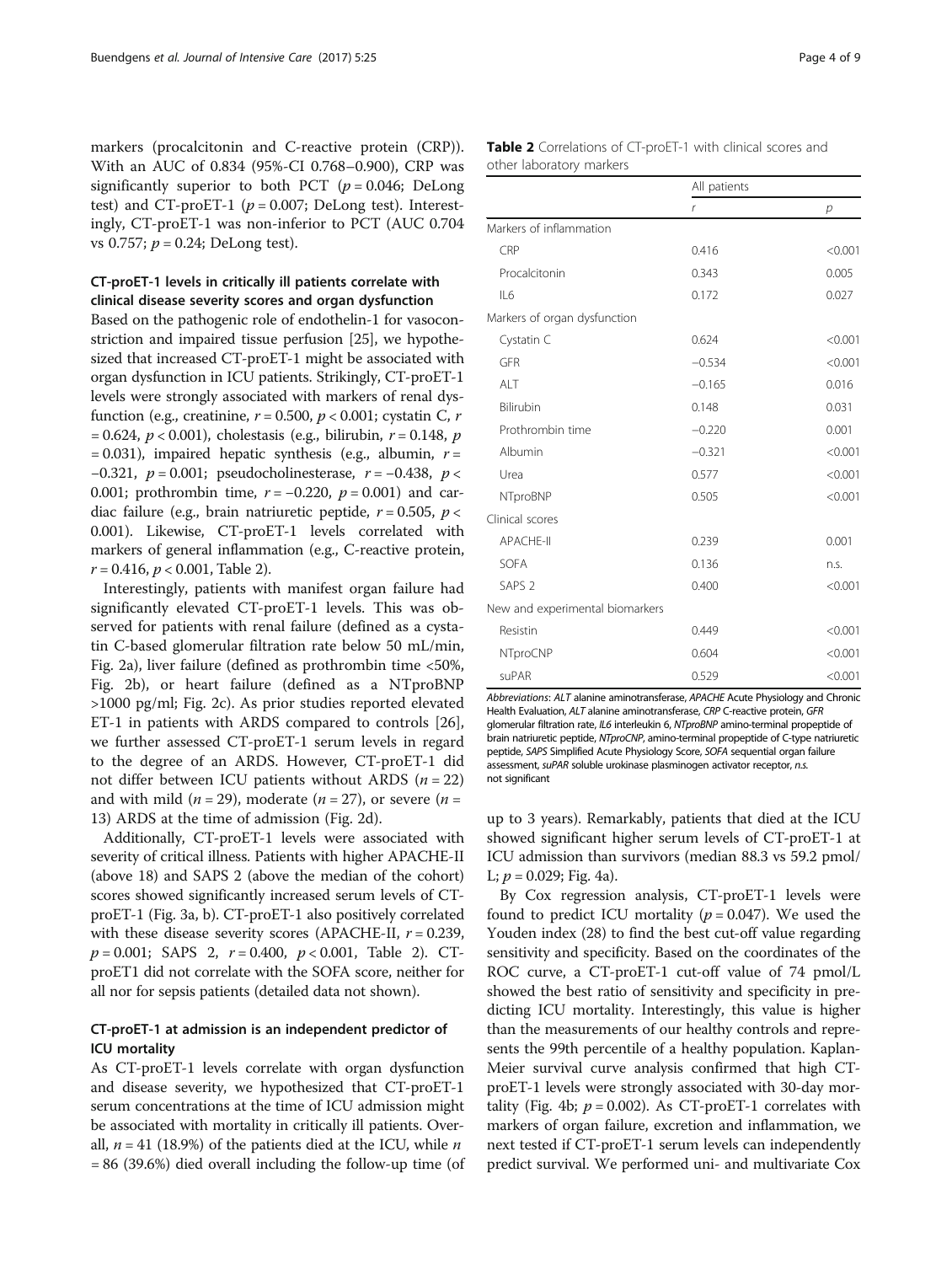<span id="page-4-0"></span>

presence or severity of an acute respiratory distress syndrome ( $p = 0.715$ , Kruskal-Wallis test)

regression analysis including age, markers of inflammation (i.e., CRP), renal (i.e., creatinine), circulatory (i.e., lactate), and hepatic dysfunction (i.e., bilirubin, prothrombin time). Here, high CT-proET-1 (>74 pmol/L) was an independent predictor of ICU mortality in critically ill patients (adjusted hazard ratio (HR) 2.66 (95% CI 1.30–5.47), Table [3\)](#page-6-0).

## High levels of CT-proET-1 at ICU admission are associated with overall survival

Given its association with short-term mortality, we examined if the level of CT-proET-1 at admission to the ICU was also related to long-term outcome. We found that CT-proET-1 levels were significantly higher in patients that died during the follow-up period compared to the overall surviving patients (median 53.7 vs 89.9 pmol/ L;  $p = 0.003$ ; Fig. [5a\)](#page-6-0).

Again, Kaplan-Meier analysis showed a good discrimination in terms of long-term survival between the groups with high and low CT-proET-1 values (Fig. [5b](#page-6-0),  $p < 0.001$ ).

In addition, we conducted uni- and multivariate Cox regression analyses including age, markers of inflammation (i.e., CRP) and renal (i.e., creatinine), circulatory (i.e., lactate),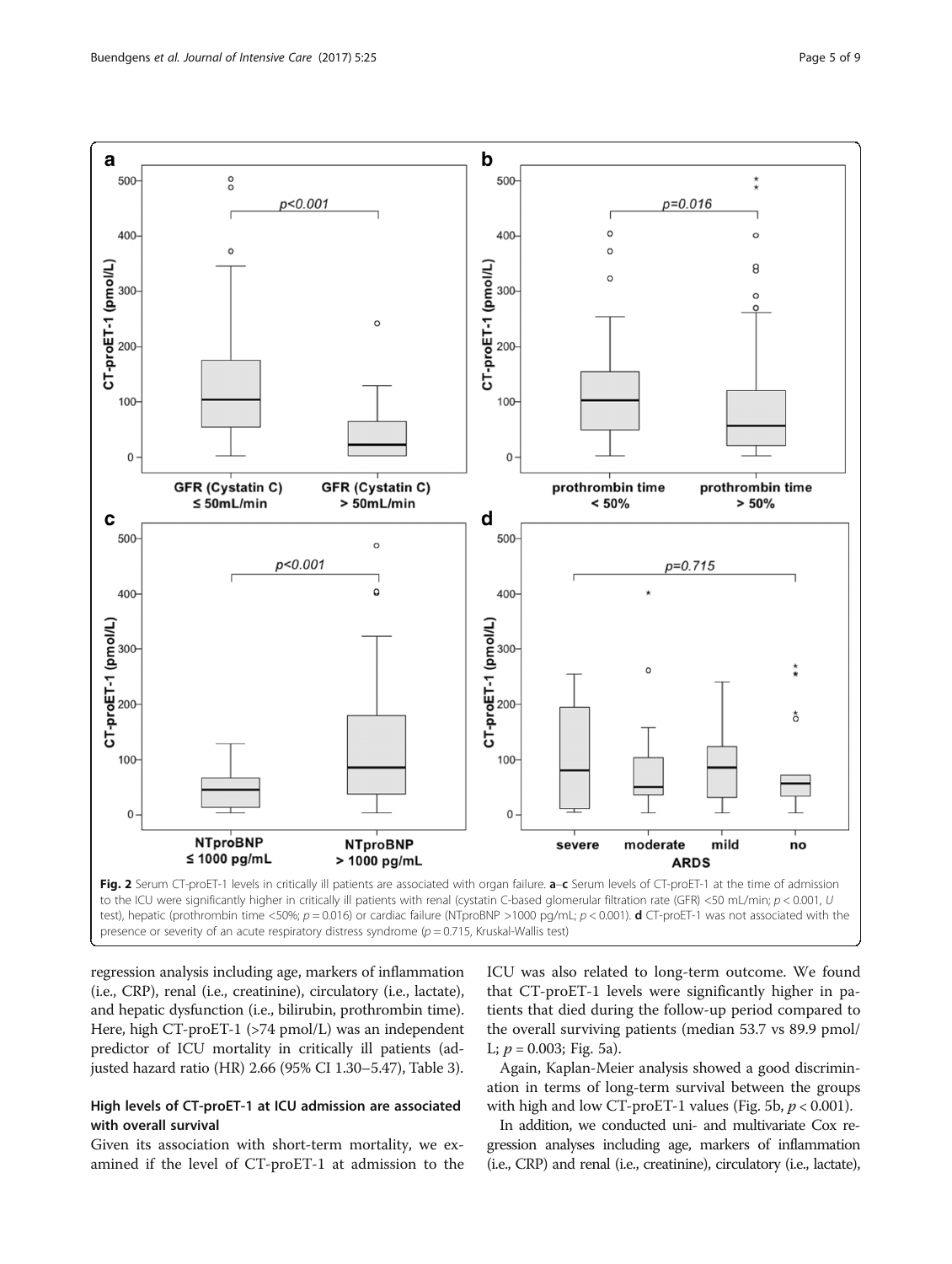<span id="page-5-0"></span>

and hepatic dysfunction (i.e., bilirubin, prothrombin time) (Table [4](#page-7-0)). Adjusted by the factors above high CT-proET-1 (>74 pmol/L) remained an independent predictor of overall survival (adjusted HR 2.19, 95%-CI 1.21–3.98).

## **Discussion**

In this study, we demonstrate striking regulations of circulating CT-proET-1 in a large cohort of critically ill patients, supporting our hypothesis to use this stoichiometric indicator of ET-1 as a diagnostic and prognostic biomarker in intensive care medicine. We could show that CT-proET-1 is significantly elevated in critically ill patients compared to healthy controls, correlates with disease severity and organ

failure, and is an independent risk predictor for ICU and overall mortality.

Previous smaller studies [[9, 14, 15\]](#page-8-0) had reported an association of CT-proET-1 with short-term mortality in patients with sepsis. In contrast, one study on 99 sepsis patients that measured CT-proET-1 within 48 h after admission did not reproduce the relation between CTproET-1 and mortality risk [\[27](#page-8-0)]. Very recently, Lundberg and colleagues reported that elevated CT-proET-1 levels at ICU admission were associated with 7-day and 28-day mortality in 53 patients with septic shock [\[14](#page-8-0)]. Our study now extends these prior findings to a more heterogeneous, larger prospective cohort of medical ICU patients demonstrating a clear prognostic value of circulating CT-

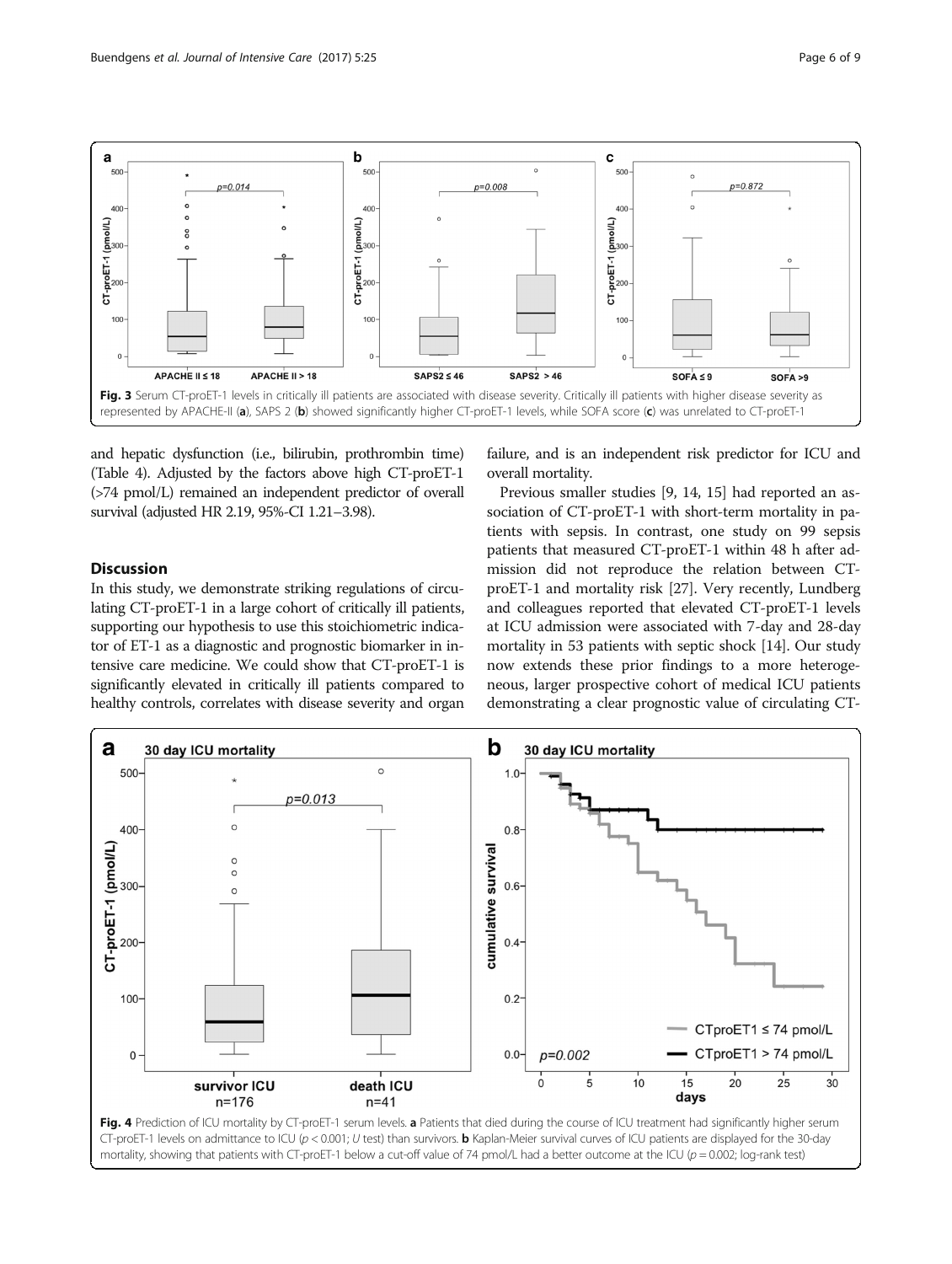|                           | Unadjusted HR (95%-CI) | D     | Adjusted HR (95%-CI) | р       |
|---------------------------|------------------------|-------|----------------------|---------|
| $CT$ -proET-1 > 74 pmol/L | 2.658 (1.375 - 5.137)  | 0.004 | 2.663 (1.296-5.470)  | 0.008   |
| Creatinine (per mg/dL)    |                        | n.s.  |                      |         |
| CRP (per mg/L)            |                        | n.s.  |                      |         |
| Bilirubin (per mg/dL)     | $1.129(1.021 - 1.249)$ | 0.018 |                      | n.s.    |
| Prothrombin time (per %)  | $0.988(0.977 - 1)$     | 0.045 |                      | n.s.    |
| Lactate (per mmol/L)      | 1.115 (1.03-1.207)     | 0.007 | 1.20 (1.109-1.298)   | < 0.001 |
| Age (per year)            | 1.034 (1.011-1.058)    | 0.003 | 1.045 (1.019-1.71)   | 0.003   |

<span id="page-6-0"></span>Table 3 Uni- and multivariate Cox regression analyses for CT-proET-1 levels at ICU admission to predict ICU mortality

Variables with an univariate  $p < 0.25$  were included in the multivariate model

Abbreviations: 95%-CI, 95% confidence interval, CRP C-reactive protein, CT-proET-1 C-terminal proendothelin-1, n.s. not significant

proET-1. While patients with sepsis had higher CTproET-1 levels than ICU patients with non-septic disease, CT-proET-1 at ICU admission predicted 30-day mortality for the total patient cohort as well as for sepsis or nonsepsis patients. Moreover, we found that CT-proET-1 levels at ICU admission were even indicative of the longterm mortality risk, based on follow-up observations of about 3 years. This effect of CT-proET-1 on ICU and overall mortality was independent from single markers of organ failure or inflammation, indicating that CT-proET-1 could be useful in clinical algorithms or scores aiming at identifying high-risk patients upon ICU admission.

A prior study by Druml et al. found an association between ET-1 and the presence of an ARDS [[26](#page-8-0)]. We did not observe such an association, but our study population was considerably different. While our cohort included a rather heterogeneous population of medical ICU patients

with and without sepsis, Druml et al. specifically investigated ARDS patients in comparison to healthy controls, presumably with fewer confounding comorbidities than in our patient population.

Moreover, our findings might also provide important insights into the role of ET-1 (measured by CT-proET-1) in the pathogenesis of critical illness. The serum levels of CT-proET1 correlated with organ dysfunction and disease severity, but not with lactate, a marker of shock and circulatory failure. Thus, CT-proET1 reflects not a just mere hypoperfusion of tissues due to circulatory failure, but a more complex endothelial activation or dysfunction related to organ failure.

Nonetheless, our exploratory study has several limitations. These include the single center setting with the retrospective assessment of CT-proET1 in a prospectively enrolled study cohort. Moreover, we do not have



Fig. 5 Prediction of overall mortality by CT-proET-1 serum concentrations. a Patients that died during the total observation period had significantly higher serum CT-proET-1 levels at ICU admission than survivors ( $p < 0.001$ ; U test). **b** Kaplan-Meier survival curves of ICU patients are displayed, showing that patients with CT-proET-1 levels above a cut-off of 74 pmol/L have an increased overall mortality (p < 0.001; log-rank test)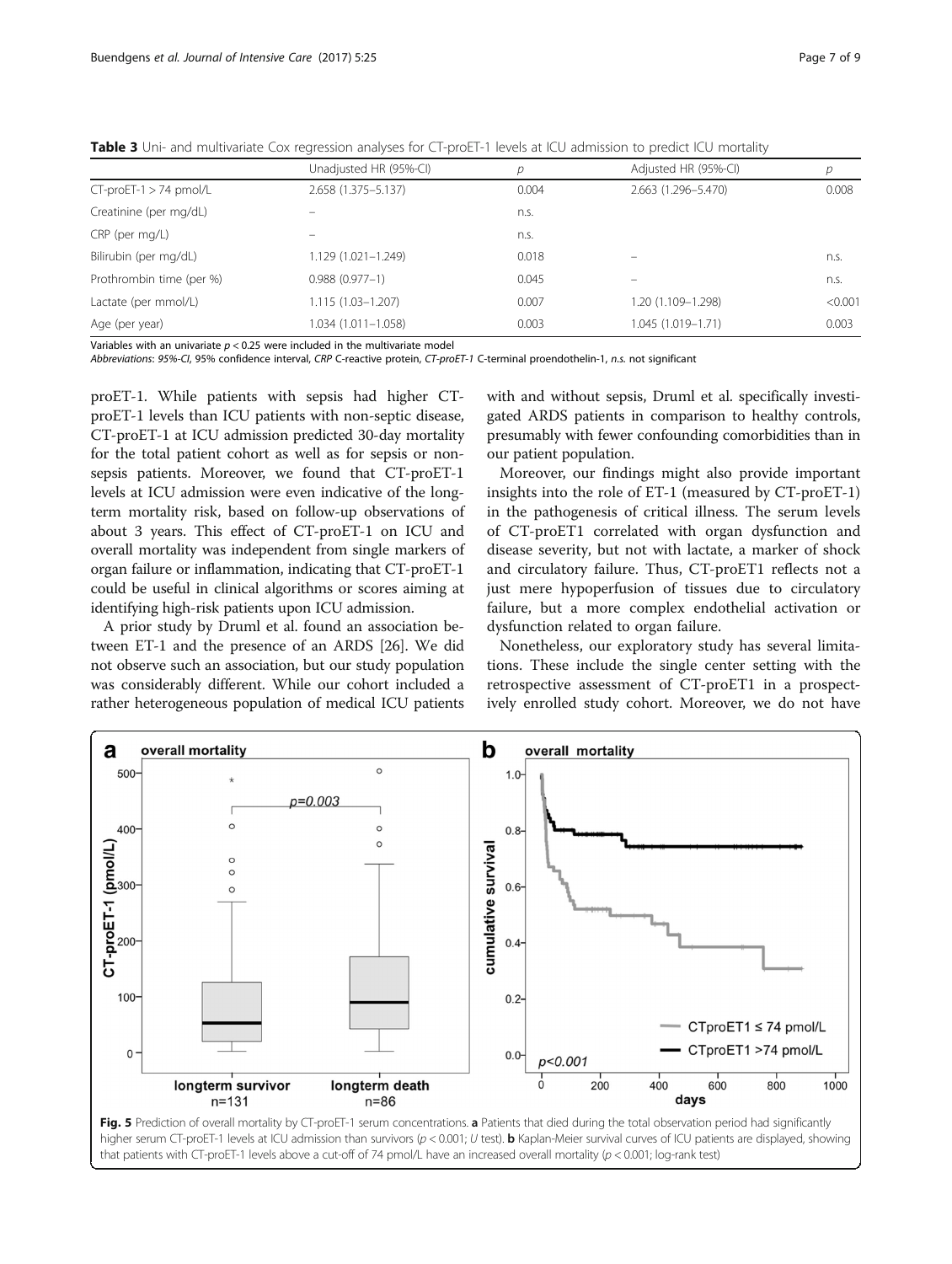|                           | Unadjusted HR (95%-CI) | D       | Adjusted HR (95%-CI) |      |
|---------------------------|------------------------|---------|----------------------|------|
| $CT$ -proET-1 > 74 pmol/L | 2.731 (1.535-4.858)    | 0.001   | 2.193 (1.209-3.975)  | 0.01 |
| Creatinine (per mg/dL)    | 1.034 (0.946-1.129)    | 0.461   |                      | n.s. |
| CRP (per mg/L)            | 1.002 (0.999-1.006)    | 0.129   |                      | n.s. |
| Bilirubin (per mg/dL)     | $1.16(0.935 - 1.16)$   | 0.176   |                      | n.s. |
| Prothrombin time (per %)  | $0.99(0.979 - 1)$      | 0.052   |                      | n.s. |
| Lactate (per mmol/L)      | 1.082 (0.949-1.234)    | 0.239   |                      | n.s. |
| Age (per year)            | 1.036 (1.014-1.059)    | < 0.001 | 1.028 (1.005-1.051)  | 0.04 |

<span id="page-7-0"></span>Table 4 Uni- and multivariate Cox regression analyses for CT-proET-1 levels at ICU admission to predict overall mortality

Variables with a univariate  $p < 0.25$  were included in the multivariate model

Abbreviations: 95%-CI 95% confidence-interval, CRP C-reactive protein, CT-proET-1 C-terminal proendothelin-1, n.s. not significant

longitudinal measurements of CT-proET1, which could potentially improve the prognostic validity of this marker. Also, organ failure assessment was solely based on laboratory parameters, but no functional tests (like echocardiography or liver biopsy).

However, the hyperactivation of ET-1 in our cohort of ICU patients and the strong association of ET-1 with organ dysfunction and mortality indicate that ET-1 might be a potential drug target in critical illness and sepsis. It is tempting to speculate that antagonizing systemic supraphysiological ET-1 levels holds therapeutic potential to improve tissue perfusion. In fact, the endothelin receptor antagonist bosentan has shown positive effects on tissue perfusion [\[28](#page-8-0), [29](#page-8-0)] and cardiac output [\[30](#page-8-0), [31](#page-8-0)] in animal models of septic shock. Moreover, the application of bosentan in a rodent model of septic shock was even able to improve survival [\[32\]](#page-8-0). Interestingly, this effect was more pronounced, if bosentan was given in the hypodynamic stage after fluid resuscitation, a disease stage where specific treatment options are currently scarce. Our data corroborate to further investigate ET-1-antagonistic approaches in the ICU setting, in order to define the efficacy as well as optimal dose and timing for such an intervention.

## Conclusions

Our study shows that CT-proET-1 is elevated in critically ill patients and in sepsis. It is associated with organ dysfunction and poses an independent risk factor for ICU and overall mortality. The potential as a drug treatment target in critically ill patients requires further investigations.

#### Abbreviations

95%-CI: 95% confidence interval; APACHE: Acute Physiology and Chronic Health Evaluation; ARDS: Acute respiratory distress syndrome; AUC: Area under the curve; CRP: C-reactive protein; CT-proET-1: C-terminal proendothelin-1; ET-1: Endothelin-1; HR: Hazard ratio; ICU: Intensive care unit; NTproBNP: N-terminal B-type natriuretic peptide; ROC: Receiver operating characteristics; SAPS 2: Simplified acute physiology score; SOFA: Sequential Organ Failure Assessment

#### Acknowledgements

This work was supported by the German Research Foundation (DFG; Ta434/ 5-1 and SFB/TRR57) and the Interdisciplinary Center for Clinical Research (IZKF) Aachen.

#### Funding

This work was supported by the German Research Foundation (DFG Ta434/ 5-1 & SFB/TRR57) and the Interdisciplinary Centre for Clinical Research (IZKF) within the faculty of Medicine at the RWTH Aachen University.

#### Availability of data and materials

Not applicable.

#### Authors' contributions

LB, FT, and AK designed the study, analyzed data, and wrote the manuscript. EY performed the laboratory measurements. UH, CB, and JB collected the data and assisted in patient recruitment. CT revised the manuscript. All authors took part in the manuscript writing and approved the final manuscript.

#### Competing interests

The authors declare that they have no competing interests.

#### Consent for publication

Not applicable.

#### Ethics approval and consent to participate

Written informed consent was obtained from the patient, his or her spouse or the appointed legal guardian. The study protocol was approved by the local ethics committee and conducted in accordance with the ethical standards laid down in the 1964 Declaration of Helsinki (ethics committee of the University Hospital Aachen, RWTH-University, Aachen, Germany, reference number EK 150/06).

### Publisher's Note

Springer Nature remains neutral with regard to jurisdictional claims in published maps and institutional affiliations.

#### Key messages

CT-proET-1 is a stoichiometric surrogate of the potent endogenous vasoconstrictor endothelin-1 (ET-1).

CT-proET-1 is significantly elevated in critically ill patients ( $n = 217$ ) at admission to the ICU compared with healthy controls ( $n = 65$ ). CT-proET-1 is elevated in sepsis compared to non-septic ICU patients and is associated with systemic inflammation as well as organ failure. High CT-proET-1 is an independent risk predictor for ICU and overall mortality. These data imply that CT-proET-1 is a promising prognostic biomarker in critical illness and that ET-1 could be a novel drug target in the pathogenesis of sepsis and septic shock.

#### Author details

<sup>1</sup> Department of Medicine III, RWTH-University Hospital Aachen, Pauwelsstrasse 30, 52074 Aachen, Germany. <sup>2</sup>Medical Care Center, Dr. Stein and Colleagues, 41061 Mönchengladbach, Germany.